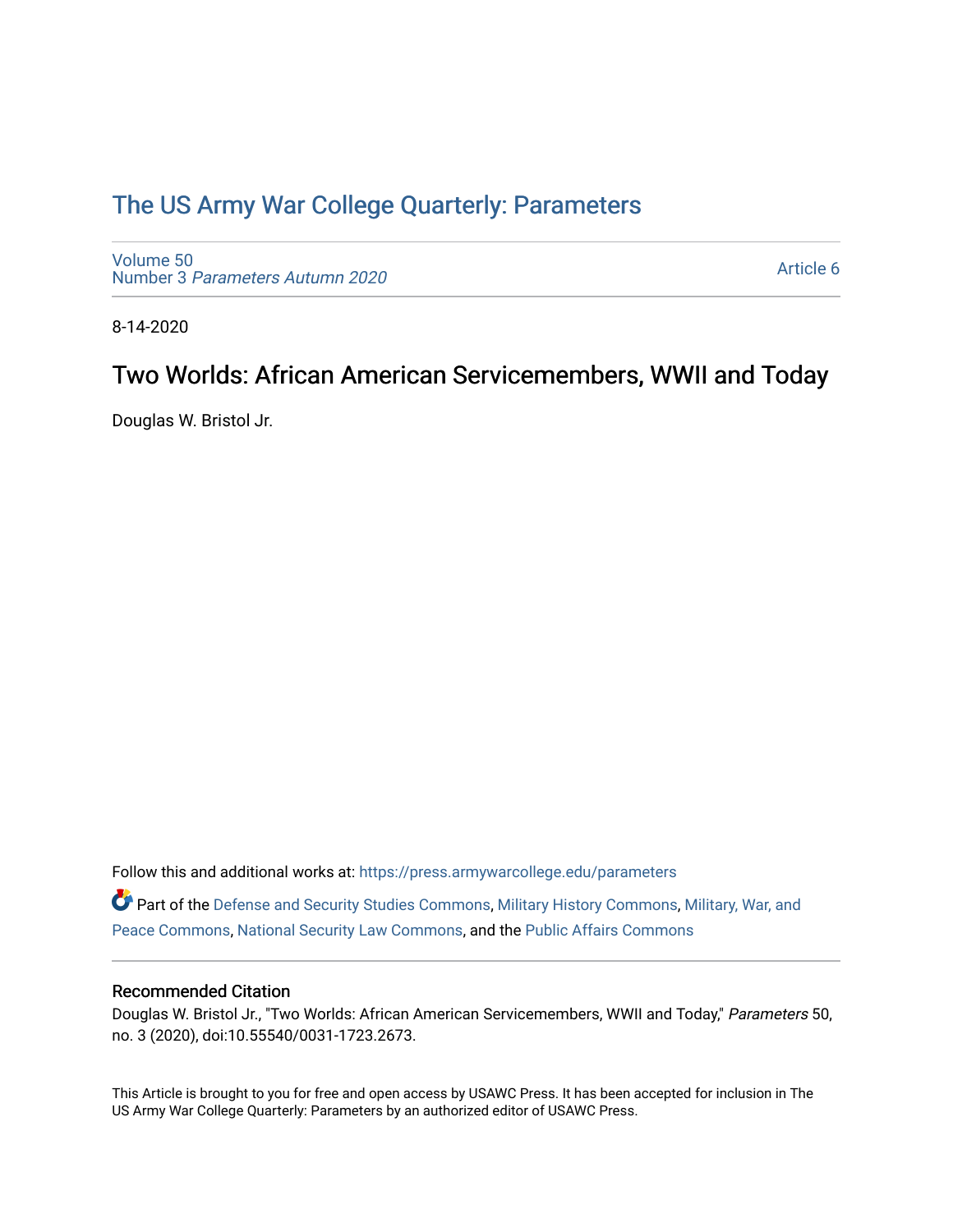## Two Worlds: African American Servicemembers, WWII and Today

Douglas W. Bristol Jr.

*©2020 Douglas W. Bristol Jr.*

ABSTRACT: The theory of social stigma provides a context for the subjective experience of African American servicemembers in World War II. Those experiences reveal the paradox the military faces when addressing racial discrimination. An examination of these experiences suggests only a collective response by African American servicemembers will solve this problem.

In the death of George Floyd in police custody on May 25, 2020 galvanized Americans from every background to protest in the streets, where they demanded to know why racial inequities persist in the twenty-first century. Ma galvanized Americans from every background to protest in the streets, where they demanded to know why racial inequities persist unparalleled numbers sought to educate themselves about racism, driving the sales of books on mass incarceration, White privilege, and White supremacy to the top of the best-seller list.<sup>1</sup> Yet one perspective has been omitted from the public's reading list: the experience of African Americans in the US armed forces since World War II. This fact is surprising because, arguably, no other institution has done more to end racial discrimination and provide opportunities to African Americans.<sup>2</sup> As the last war America fought with a segregated military and the first war in which the US government promised to treat African Americans equally, World War II reveals the paradox the military faces when addressing racial discrimination. This article contends as long as the military views race as a meaningful difference between servicemembers, the armed forces cannot avoid making African American servicemembers feel inferior to their White counterparts.

Since historians have generally failed to analyze what it means to be judged inferior on account of one's race, this paper employs Erving Goffman's theory of social stigma, which sociologists have lately reevaluated to understand better the power dynamics of race relations. The article examines two incidents from World War II that reveal the impact of stigmatization on African American servicemembers and compares them to General Charles "CQ" Brown's description of

Dr. Douglas W. Bristol Jr., associate professor of history and fellow of the Dale Center for the Study of War and Society at the University of Southern Mississippi, is the author of *Knights of the Razor: Black Barbers in Slavery and Freedom* and *Integrating the U.S. Military: Race, Gender, and Sexuality since World War II*.

<sup>1.</sup> Mary Cadden, "Books about Race Flying off Shelves, Climbing Best-Seller Lists Following the Death of George Floyd, Protests," *USA Today*, June 4, 2020, [https://www](https://www.usatoday.com/story/entertainment/books/2020/06/04/books-race-flying-off-shelves-following-george-floyds-death/3143169001/) [.usatoday.com/story/entertainment/books/2020/06/04/books-race-flying-off-shelves-following](https://www.usatoday.com/story/entertainment/books/2020/06/04/books-race-flying-off-shelves-following-george-floyds-death/3143169001/) [-george-floyds-death/3143169001/](https://www.usatoday.com/story/entertainment/books/2020/06/04/books-race-flying-off-shelves-following-george-floyds-death/3143169001/).

<sup>2.</sup> Douglas Walter Bristol, Jr. and Heather Marie Stur, eds., *Integrating the U.S. Military: Race, Gender, and Sexual Orientation since World War II* (Baltimore: Johns Hopkins University Press, 2017), 219.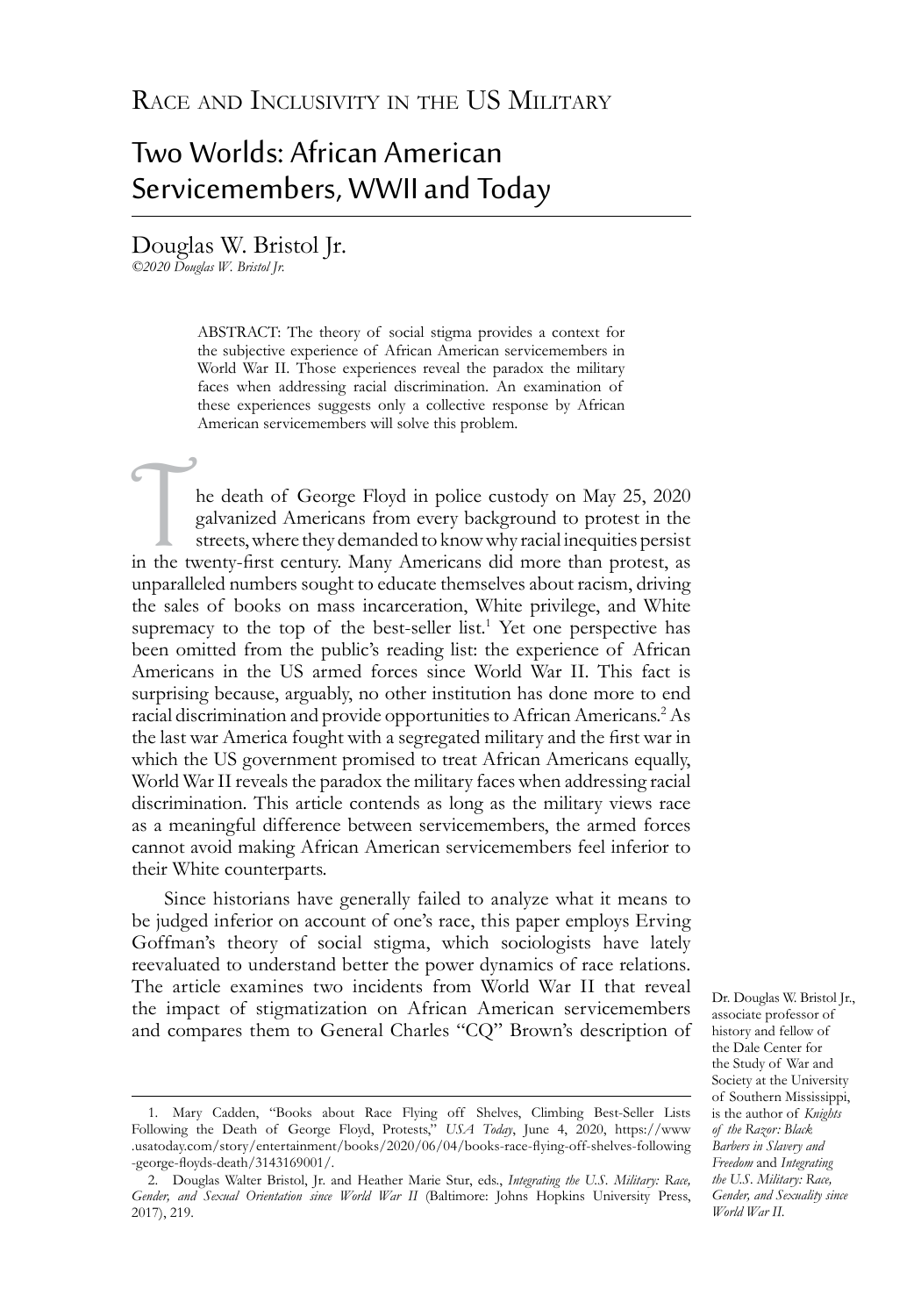"living in two worlds."<sup>3</sup> This brief comparison suggests only a collective response by servicemembers will eradicate racial stigma in the military.

The US armed forces had a great deal of racism to overcome. As recently as World War II, the military rigidly enforced segregation. Black veteran Lamar Lenoir recalled the impact of segregation on his military service in Africa and Italy during World War II when he said: "You know, your area, your situation that you would really run into, they were segregated. It was just black and white." Nonetheless, Lenoir said his time in the army "was a great experience." He said he enjoyed seeing the world and meeting Europeans. Lenoir also said he got respect for being a well-trained medic in the army, something he would never have received back home in Mississippi. He said, "I had something that somebody wanted, you know."4 The contributions of African American men and women like Lenoir during World War II paved the way for President Harry Truman in 1948 to order the desegregation of the armed forces, which began a long process of reform that reached a new milestone this spring with the appointment of Brown as the first Black Air Force Chief of Staff.

While Brown awaited Senate confirmation, Minneapolis police killed George Floyd, and the general responded by posting a video on Twitter that quickly went viral. In his video, Brown described his military experience as "living in two worlds," one Black and one White, eerily reminiscent of the way Lamar Lenoir described his experience in the military 75 years before.<sup>5</sup> The fact that Brown, on the eve of his historic appointment, still felt like an outsider in the military because of his skin color draws attention to the subjective experience of African American servicemembers.

#### **Literature Review**

The experience of African American servicemembers "living in two worlds" has been largely overlooked by scholars. As Christine Knauer observes, historians tend to look at the integration of the armed forces "mostly 'from the top down" and pay little attention to the daily lives of African American servicemembers.<sup>6</sup> For example, one prominent scholar in the field, Bernard Nalty, said it was pressure "from elected officials, from the demands of war, or from Black Americans themselves" that led to successive waves of military reform during the Korean War, the Vietnam War, and in the all-volunteer force.<sup>7</sup> Although they note the protests of African Americans served as a catalyst for reform, the primary

<sup>3.</sup> General Charles "CQ" Brown, "What I Am Thinking About," Pacific Air Force Services, YouTube, accessed June 25, 2020, [https://www.youtube.com/watch?v=mx0HnOTUkVI.](https://www.youtube.com/watch?v=mx0HnOTUkVI)

<sup>4.</sup> Lamar Lenoir, "An Oral History with Mr. Lamar Lenoir," in *Mississippi Oral History Program of the University of Southern Mississippi*, vol. 496 (Hattiesburg, MS: Special Collections, McCain Library, University of Southern Mississippi, 1993), 6, 21, 26.

<sup>5.</sup> Brown, "What I Am Thinking About."

<sup>6.</sup> Christine Knauer, *Let Us Fight as Free Men: Black Soldiers and Civil Rights* (Philadelphia: University of Pennsylvania Press, 2014), 6.

<sup>7.</sup> Bernard C. Nalty, *Strength for the Fight: A History of Black Americans in the Military* (New York: The Free Press, 1986), 354.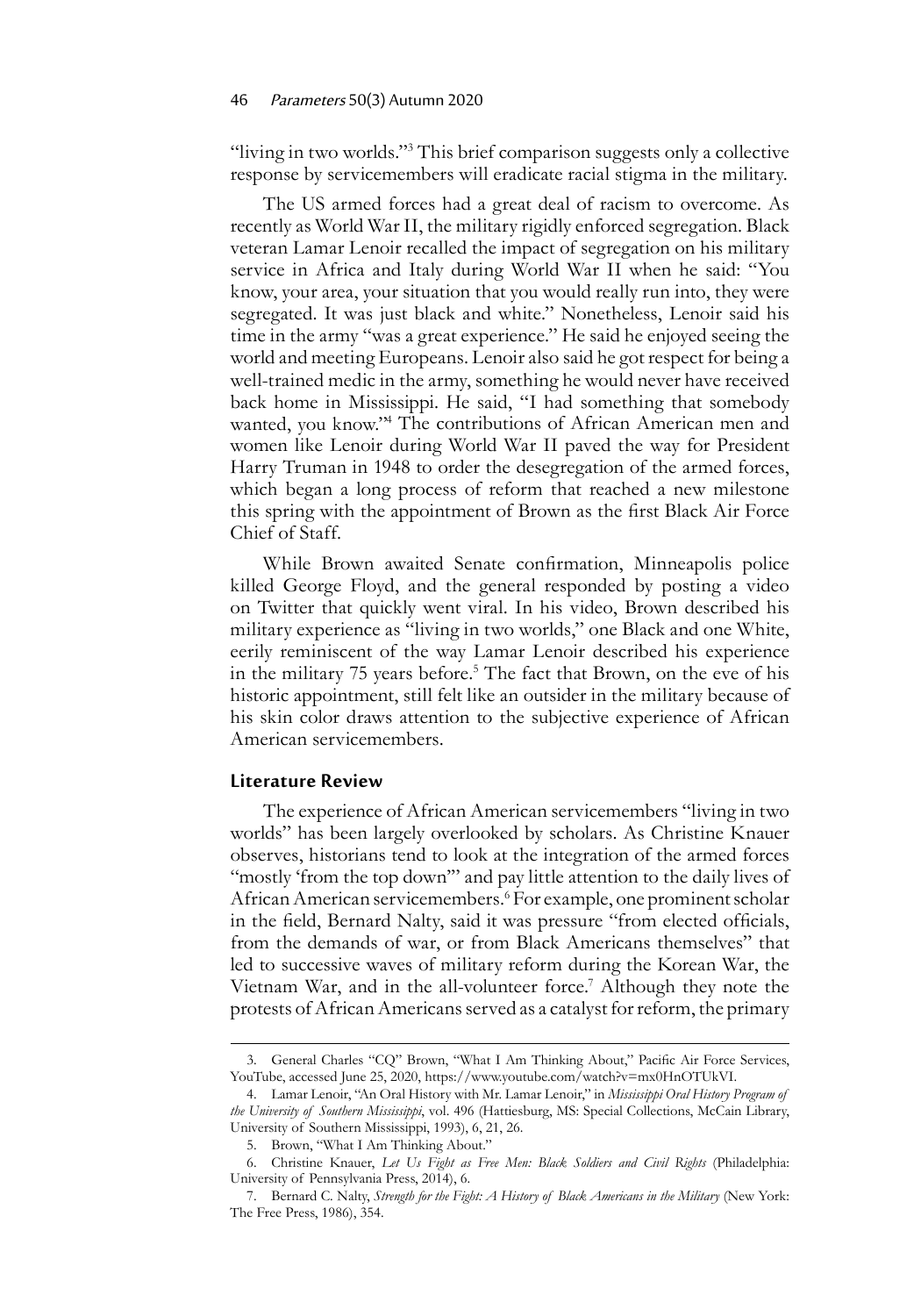concern of these historians is the problem of racial discrimination, so they focus on institutions and White people.<sup>8</sup>

A more recent trend has been to study African Americans in the military as agents in the Black freedom struggle. The pioneering work of Robert Jefferson, Leisa Meyer, and James Westheider gave voice to the Black men and women who fought for equal rights in the military during World War II and Vietnam.<sup>9</sup> The latest studies employing this approach have broadened in scope to examine multiple wars and consider how the Civil Rights and Black Power Movements affected the views of African American servicemembers.10 Knauer herself joins a group of scholars who examine Black activism through the lens of gender, and their books focus on African American soldiers demanding recognition of their manhood.11 The use of the Black freedom struggle as a model for studying the fight for equal rights in the military, however, still neglects the experience of typical African American servicemembers because this approach fails to consider why they served.

Simply put, most African Americans have tended to view their military service as a patriotic duty and as a means to realize their career ambitions rather than as an opportunity for activism. Historian Neil McMillen interviewed almost fifty Black World War II veterans in Mississippi before he reached this conclusion. He had expected the veterans to associate their military service with a claim to full citizenship, in line with the ideology of the Double V campaign urging African Americans to fight against the Axis overseas and against racial discrimination at home. To his surprise, he discovered none of them had even heard of the Double V campaign during the war. McMillen said, "most of these men and women insisted that, however resentful of social injustice, they served in uniform because this was their country too."12

Charles Moskos looked at the early all-volunteer force and found the percentage of African Americans in the Army almost doubled from the 17 percent they comprised when the draft had ended, attracted by bonuses

<sup>8.</sup> Sherie Mershon and Steven Schlossman, *Foxholes & Color Lines: Desegregating the U.S. Armed Forces* (Baltimore: Johns Hopkins University Press, 1998); and William A. Taylor, *Military Service and American Democracy: From World War II to the Iraq and Afghanistan Wars* (Lawrence: University of Kansas Press, 2016).

<sup>9.</sup> Robert F. Jefferson, *Fighting For Hope: African American Troops of the 93rd Infantry Division in World War II and Postwar America* (Baltimore: John Hopkins University Press, 2008); Leisa D. Meyer, *Creating GI Jane: Sexuality and Power in the Women's Army Corps during World War II* (New York: Columbia University Press, 1996); and James E. Westheider, *Fighting on Two Fronts: African Americans and the Vietnam War* (New York: New York University Press, 1997).

<sup>10.</sup> Kimberly L. Phillips, *War! What Is It Good For? Black Freedom Struggles and the U.S. Military from World War II to Iraq* (Chapel Hill: University of North Carolina Press, 2012); and Jeremy P. Maxwell, *Brotherhood in Combat: How African Americans Found Equality in Korea and Vietnam* (Norman: University of Oklahoma Press, 2018).

<sup>11.</sup> Knauer, *Let Us Fight*; Herman Graham, *The Brother's Vietnam War: Black Power, Manhood, and the Military Experience* (Gainesville: University Press of Florida, 2003); Steve Estes, *I Am a Man! Race, Manhood, and the Civil Rights Movement* (Chapel Hill: University of North Carolina Press, 2005); and Adriane Lentz-Smith, *Freedom Struggles: African Americans and World War I* (Cambridge, MA: Harvard University Press, 2009).

<sup>12.</sup> Neil R. McMillen, "Fighting for What We Didn't Have: How Mississippi's Black Veterans Remembered World War II," in *Remaking Dixie: The Impact of World War II on the American South*, ed. Neil R. McMillen (Jackson: University Press of Mississippi, 1997), 104–5.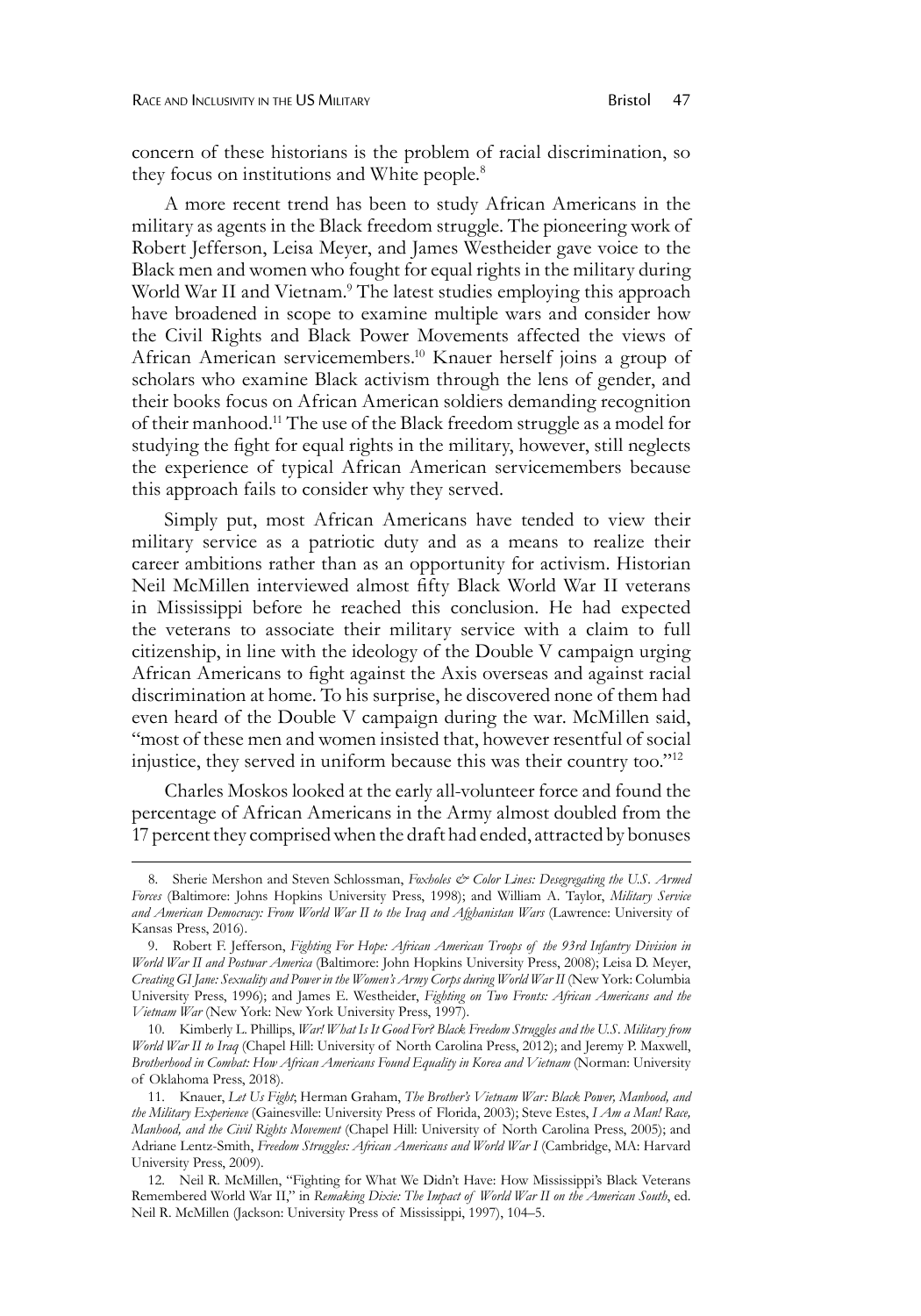and good pay.13 Beth Bailey confirmed this interpretation of African American motives for enlisting in the early all-volunteer force when she uncovered market research showing young Black men interested in joining the military "were more concerned about salary than were young white men."<sup>14</sup> So, what do African American servicemembers have in common over time? They share the experience of dealing with White servicemembers who view them as inferior on account of their skin color. To shed light on these interactions, this article employs the theory of social stigma, which, to the author's knowledge, is the first application of this theory to military history.

Social stigma theory posits that face-to-face interactions can be analyzed, a sphere of activity best studied through microanalysis. According to sociologist Imogen Tyler, "what is most novel and influential" about Erving Goffman's definition of stigma is it: "describes a relation between normal and stigmatized persons. What he means by this is that people acquire stigma in their exchanges with other people."15 Goffman says stigma arises from "normals" devaluing an individual because he or she has an undesirable characteristic, whether it be a physical handicap, a questionable character, or they belong to the wrong ethnicity, race, or religion.<sup>16</sup> Hence the reaction of others, as Goffman puts it, spoils one's identity as a normal person. A stigma, according to the theory, makes "normal" people believe stigmatized individuals are "not quite human" and discriminate against them.<sup>17</sup> There is also a tendency, Goffman said, to attribute many flaws to an individual based on the original stigma that, in turn, form the basis for ideologies rationalizing discrimination.<sup>18</sup>

As a result, a large gulf exists between how a stigmatized individual views him or herself and how other people view the stigmatized individual. These are the two worlds in which Brown lives. Black sociologist W. E. B. DuBois memorably described this double consciousness as, "always looking at one's self through the eyes of others . . . measuring one's soul by the tape of a world that looks on in amused contempt and pity."<sup>19</sup> DuBois' remarks clearly indicate social relationships between different groups are structured by power. Tyler and other contemporary sociologists accept DuBois' premise and criticize Goffman for analyzing stigma from the perspective of "normals," which validates that perspective without considering how society uses stigma

<sup>13.</sup> Charles C. Moskos and John Sibley Butler, *All That We Can Be: Black Leadership and Racial Integration the Army Way* (New York: Basic Books, 1996), 33–34.

<sup>14.</sup> Beth Bailey, *America's Army: Making the All-Volunteer Force* (Cambridge, MA: Belknap Press of Harvard University Press, 2009), 79.

<sup>15.</sup> Imogen Tyler, "Resituating Erving Goffman: From Stigma Power to Black Power," *The Sociological Review* 66, no. 4 (2018): 747, 750.

<sup>16.</sup> Erving Goffman, *Stigma: Notes on the Management of a Spoiled Identity* (Upper Saddle River, NJ: Prentice-Hall, Inc., 1963; New York: Simon and Schuster, 1986), 5. Citations refer to 1986 edition.

<sup>17.</sup> Goffman, *Stigma*, 6.

<sup>18.</sup> Goffman, *Stigma*, 2–7.

<sup>19.</sup> W. E. B. DuBois, *The Souls of Black Folk by W.E.B. DuBois*, eds. David W. Blight and Robert Gooding-Williams (1903; repr. New York: Bedford Books, 1997), 38.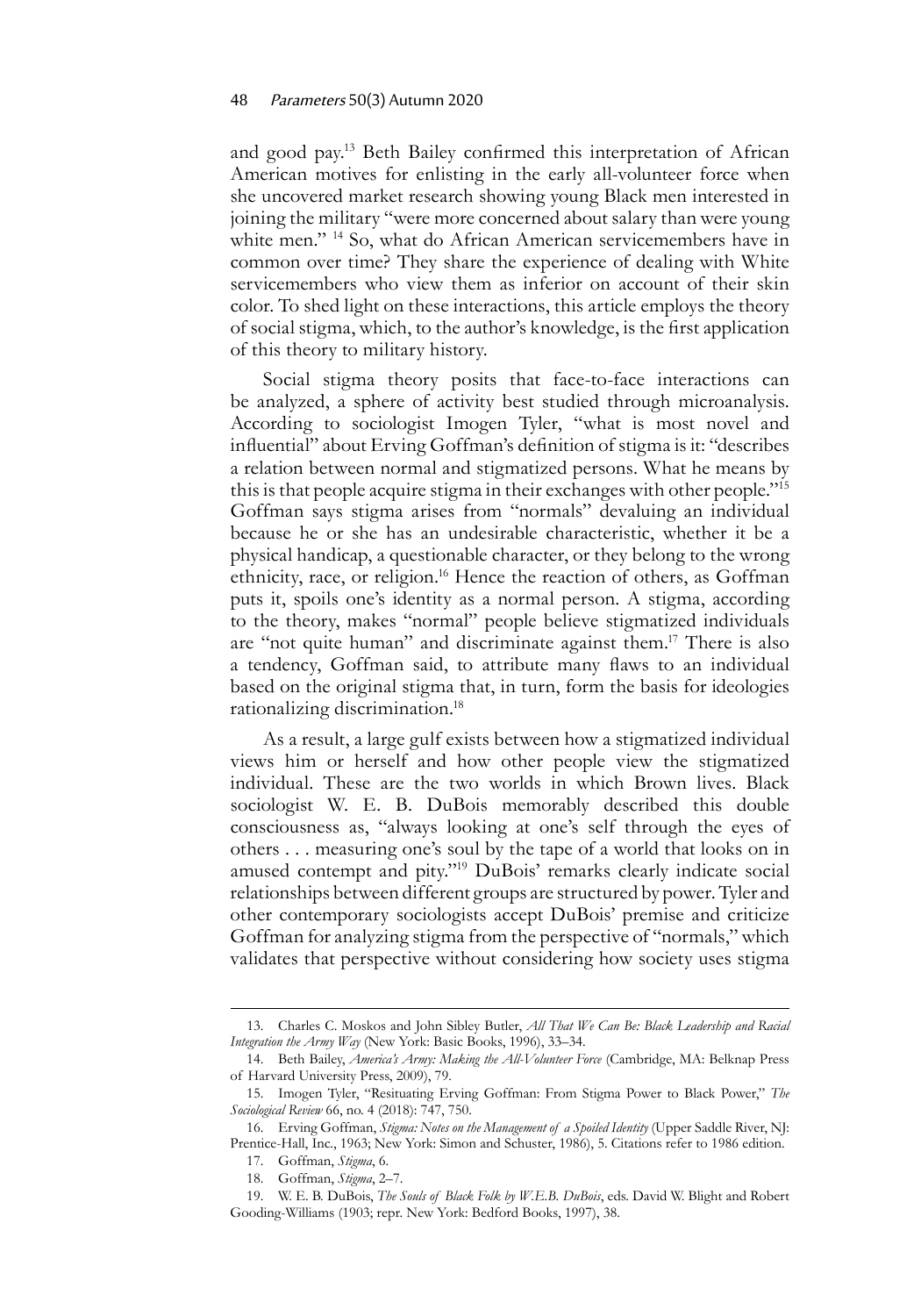to keep social groups lower in rank and position.<sup>20</sup> Bruce Link and Jo Phelan add that "stigma power" gives individuals an effective means to control or exclude others precisely because this power operates in ways that are hidden within every day interactions "that are difficult to recognize in the absence of conceptual tools that bring them to light."21

Sociologists have been thinking critically about how "stigma power" applies to racial discrimination. Caroline Howarth argues conceptualizing race as a stigma clarifies the operation of racism, drawing attention to how "race is seen in or on the body."<sup>22</sup> This phenomenon relates to the origins of the term stigma, which came from the ancient Greek custom of marking the skin of people viewed as a threat to the community so they could be easily identified. Howarth also thinks because stigma is imposed on others in ways that clash with the identity of the stigmatized, the resulting tension can prompt challenges to the ideology of racism.

In her research on Black students in England, she found families, community groups, and schools could work together to counter racial stigma by making students aware of Black accomplishments and fostering pride in themselves. The key finding of her research is, "an individual cannot develop the confidence and the emotional strength to challenge stigma alone."<sup>23</sup> Instead, her evidence shows, "resisting stigma can only be a collective enterprise."<sup>24</sup>

Imogene Tyler extends this insight about the possibilities of battling racial stigma collectively to reexamine the Civil Rights Movement. She claims, "Black freedom struggles remind us that racial stigmatization is a historical practice centuries in the making."25 In this context, Tyler reconceptualizes stigma as a political economy of devaluation that marked African Americans as inferior in order to limit their freedom, first in slavery and later in segregation. Tyler says the sit-in protests, where Black teenagers refused to give up their seats at Whites-only lunch counters after being denied service, dramatized the humiliations segregation inflicted on African Americans to mark them as inferior.<sup>26</sup>

Tyler also notes the violent retaliation of angry Whites against the Black protestors galvanized many African Americans to challenge segregation. She quotes Stokely Carmichael's explanation for why he joined the sit-ins in 1960: "when I saw those kids on TV, getting back up on their stools after being knocked off of them, sugar in their eyes, catsup in their hair—well, something happened to me. Suddenly, I was burning." <sup>27</sup> Public demonstrations against segregation, therefore, both publicized and undermined the power of racial stigma in the

<sup>20.</sup> Tyler, "Resituating Erving Goffman," 756.

<sup>21.</sup> Bruce G. Link and Jo Phelan, "Stigma Power," *Social Science and Medicine* 103 (2013): 24.

<sup>22.</sup> Howarth, "Race as Stigma: Positioning the Stigmatized as Agents, Not Objects," *Journal of Community and Applied Social Psychology* 16, no. 6 (2006): 442.

<sup>23.</sup> Howarth, "Race as Stigma," 449.

<sup>24.</sup> Howarth, "Race as Stigma," 449.

<sup>25.</sup> Tyler, "Resituating Erving Goffman."

<sup>26.</sup> Tyler, "Resituating Erving Goffman."

<sup>27.</sup> Tyler, "Resituating Erving Goffman," 759.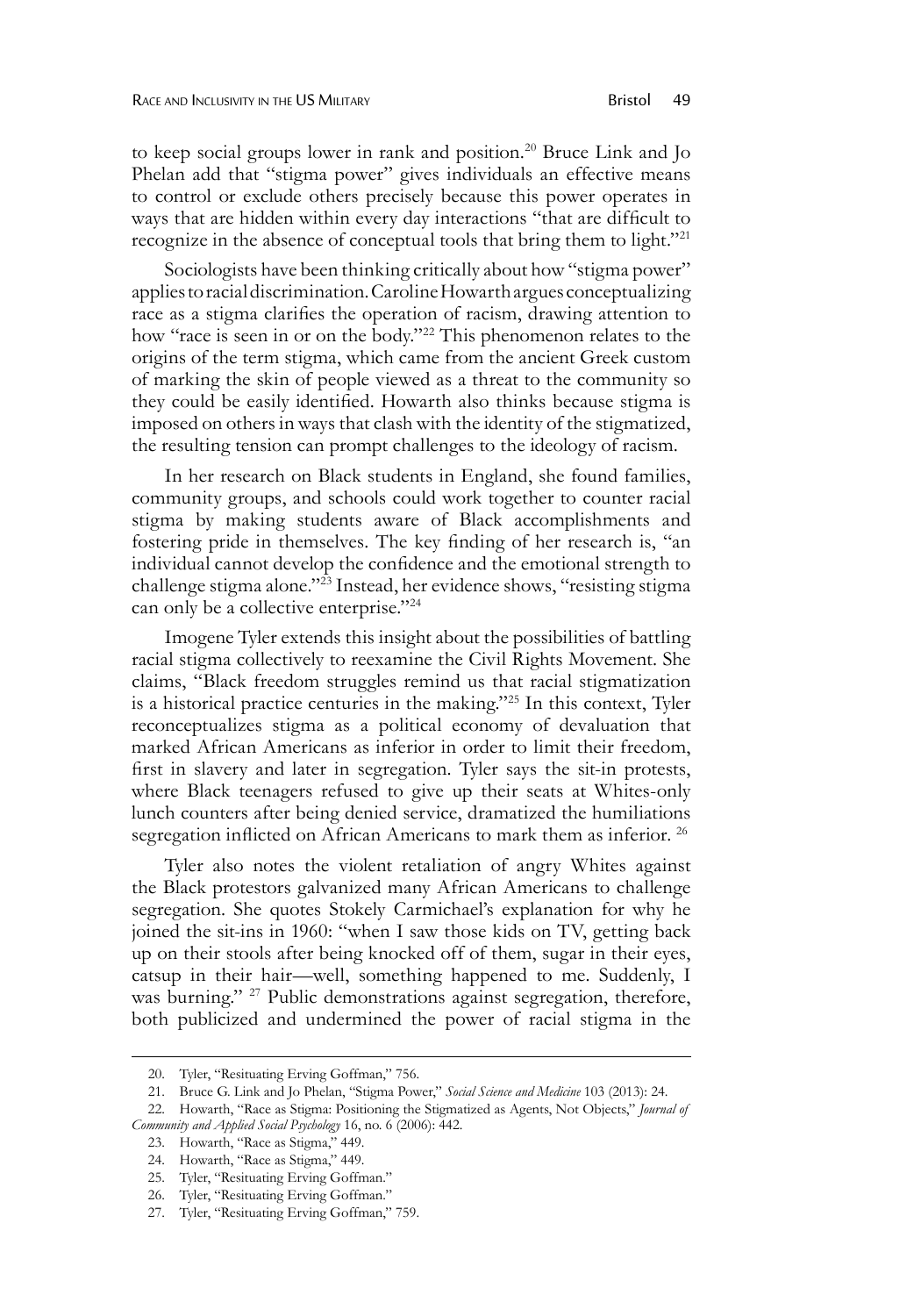Jim Crow South. She not only demonstrates that the theory of social stigma can be used to interpret African American history, but she also notes an overlooked dimension of the Civil Rights Movement, namely, its participants sought to end racial stigmatization as well as to repeal discriminatory laws.

These sociological analyses of the role stigma plays in racial discrimination inform the following case studies from World War II in three ways. First, segregation, by marking African Americans as having a spoiled identity that dictated their separation from White people, inevitably harmed the self-esteem of African American servicemembers. Second, "stigma power" operated covertly, subordinating African American servicemembers without requiring blatant person-to-person discrimination. Third, although individuals might try to cope with racial stigmatization along the lines suggested by Goffman, only a collective response will overturn it.

#### **Individual Responses to Stigma in World War II**

During World War II, African American servicemembers had reason to be dissatisfied—they had been guaranteed equal treatment by the US government and did not receive it. The Selective Service Act of 1940, which established conscription during the war, stated there would be no racial discrimination "in the selection and training of men."<sup>28</sup> The Selective Service system was required to conscript Black men in proportion to their share of the general population, and the armed forces had to train Black servicemen for whatever tasks they were qualified to perform.<sup>29</sup> Moreover, President Franklin D. Roosevelt, fearful of losing the Black vote in the 1940 presidential election, agreed to demands from Black leaders to give Black soldiers equal opportunities in all departments of the Army, including the Army Air Force  $(AAF)$ <sup>30</sup>

Yet, as soon as the draft began, the government's actions fell short of its promises. The Army had not established new units for Black troops, and as a result, only had six Black units consisting of 4,450 Black soldiers, which prevented the Selective Service system from calling up more than a token number of Black troops.<sup>31</sup> By the end of 1943, the Army planned to reach the goal of African Americans composing 10 percent of its troops, equal to the proportion of African Americans in the general population, but 8 out of 10 Black soldiers were assigned to service units with a large proportion engaged in menial labor, a situation that fell short of the expectations these soldiers had been given.<sup>32</sup> These

<sup>28.</sup> US Congress, *Selective Training and Service Act of 1940*, 50a U.S.C. §§ 302-315 (Suppl. 1 1940), <https://www.loc.gov/item/uscode1940-005050a003>.

<sup>29.</sup> Ulysses Lee, *The Employment of Negro Troops* (Washington, DC: Office of the Chief of Military History, 1966), 73–74.

<sup>30.</sup> Harvard Sitkoff, *A New Deal for Blacks: The Emergence of Civil Rights as a National Issue* (New York: Oxford University Press, 1978), 304–5.

<sup>31.</sup> George Q. Flynn, *The Draft, 1940–1973* (Lawrence: University Press of Kansas, 1993), 42–44.

<sup>32.</sup> Lee, *Employment*, 405–8.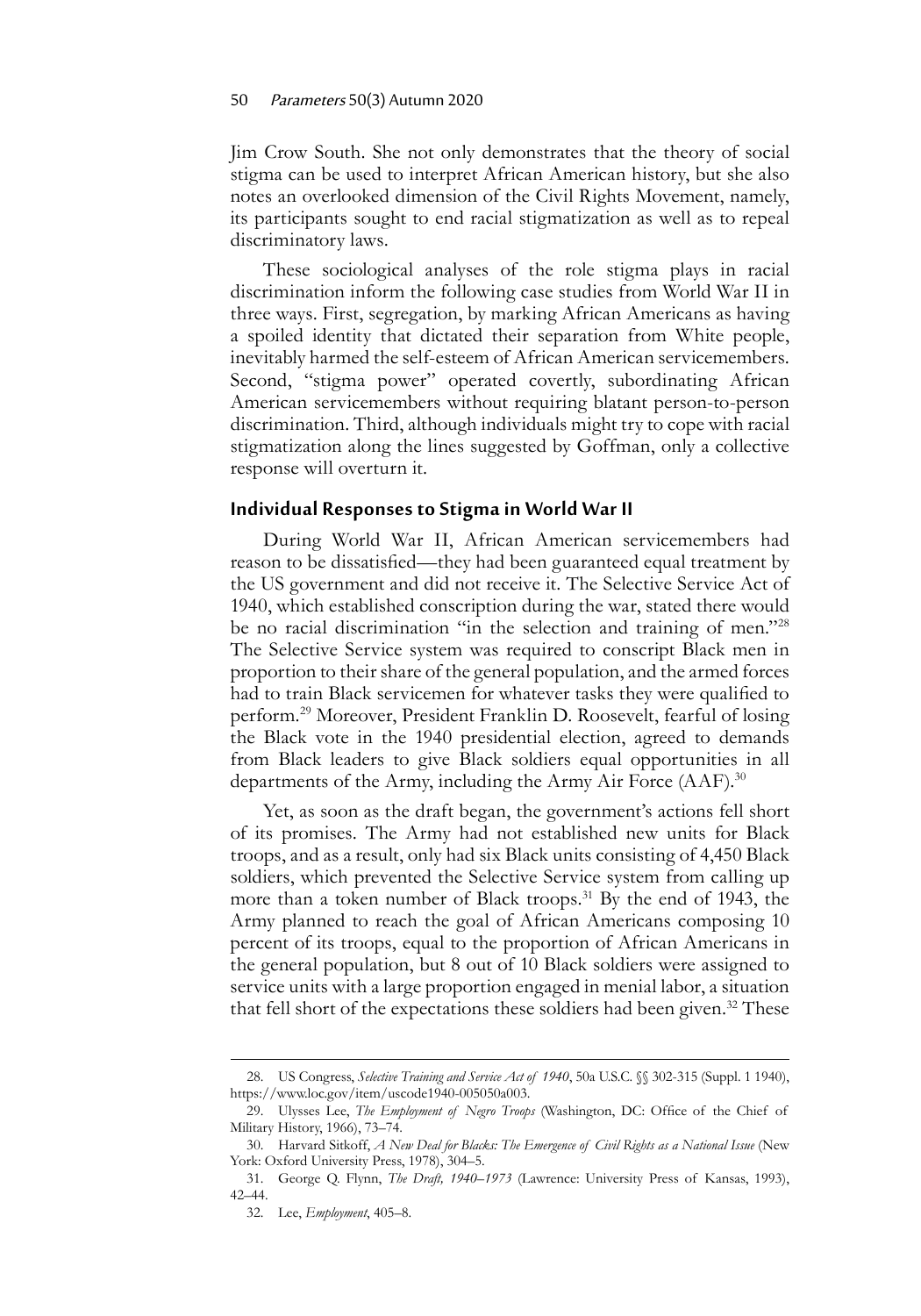assignments and the indignities of segregation wounded the self-esteem of African American servicemembers.

According to Goffman, Black servicemen could respond to the situation in two ways. Stigmatized individuals could choose to reject the standards of society and turn the views of "normals" on their head, asserting they are full-fledged human beings and those who discriminate are not quite human. Stigmatized individuals could also choose to play along with the "normals." Goffman calls this reaction managing one's spoiled identity, and he says to succeed at this this task, one must accept the viewpoint of the wider society. Those who adhere to the official line are said to be mature and well adjusted; those who do not are "said to be an impaired person." <sup>33</sup> An inherent contradiction resides in the attitude of "normals" toward stigmatized individuals. Stigmatized individuals are encouraged to work hard at meeting the standards of society as fully as he or she can. But if efforts at self-improvement are too successful and make the individual appear to be normal, she or he will be regarded with heightened suspicion.<sup>34</sup>

Goffman says society also expects stigmatized individuals to suppress feelings of anger or depression caused by their spoiled identity. Instead, these individuals are told they should be cheerful because, after all, the "normals" are tolerating their stigma and have their own problems. Navigating life with a spoiled identity requires an extreme courtesy toward "normals" that overlooks slights and always tries to reduce tensions caused by the stigma.<sup>35</sup> The notion of managing a spoiled identity captures the experience of Colonel Benjamin Davis Jr., the commander of the first all-Black air unit, the 99th Pursuit Squadron, when he returned to America after his first combat engagements.

A reminder of his racial stigma marred Davis' triumphant return. Davis came back from Italy in September 1943 to take command of the 332nd Fighter Group, a larger all-Black unit preparing for deployment overseas, only to learn top generals in the AAF sought to discredit the 99th and reassign Black pilots to coastal patrol duty. A Colonel Momyer had written a report stating the 99th lacked discipline and teamwork. In addition, Davis recalled in his memoir the report said "that its formations had disintegrated under fire," raising questions about the courage and the composure of Black pilots.<sup>36</sup>

Notes added to the report by AAF officers while they read it show at least some of them viewed Davis and his pilots through the lens of racial stereotypes that associated a range of defects with Black skin. In this line of thinking, the stigma of race discredited Black pilots automatically. One officer, for example, wrote, "'the Negro type has not the proper reflexes to make a first-class fighter pilot.'"37 In fact, as Davis would argue

<sup>33.</sup> Goffman, *Stigma*, 115.

<sup>34.</sup> Goffman, *Stigma*, 115–6.

<sup>35.</sup> Goffman, *Stigma*, 115–6.

<sup>36.</sup> Benjamin O. Davis, Jr., *American: An Autobiography* (Washington, DC: Smithsonian Institution Press, 1991), 103.

<sup>37.</sup> Davis, *American*, 103.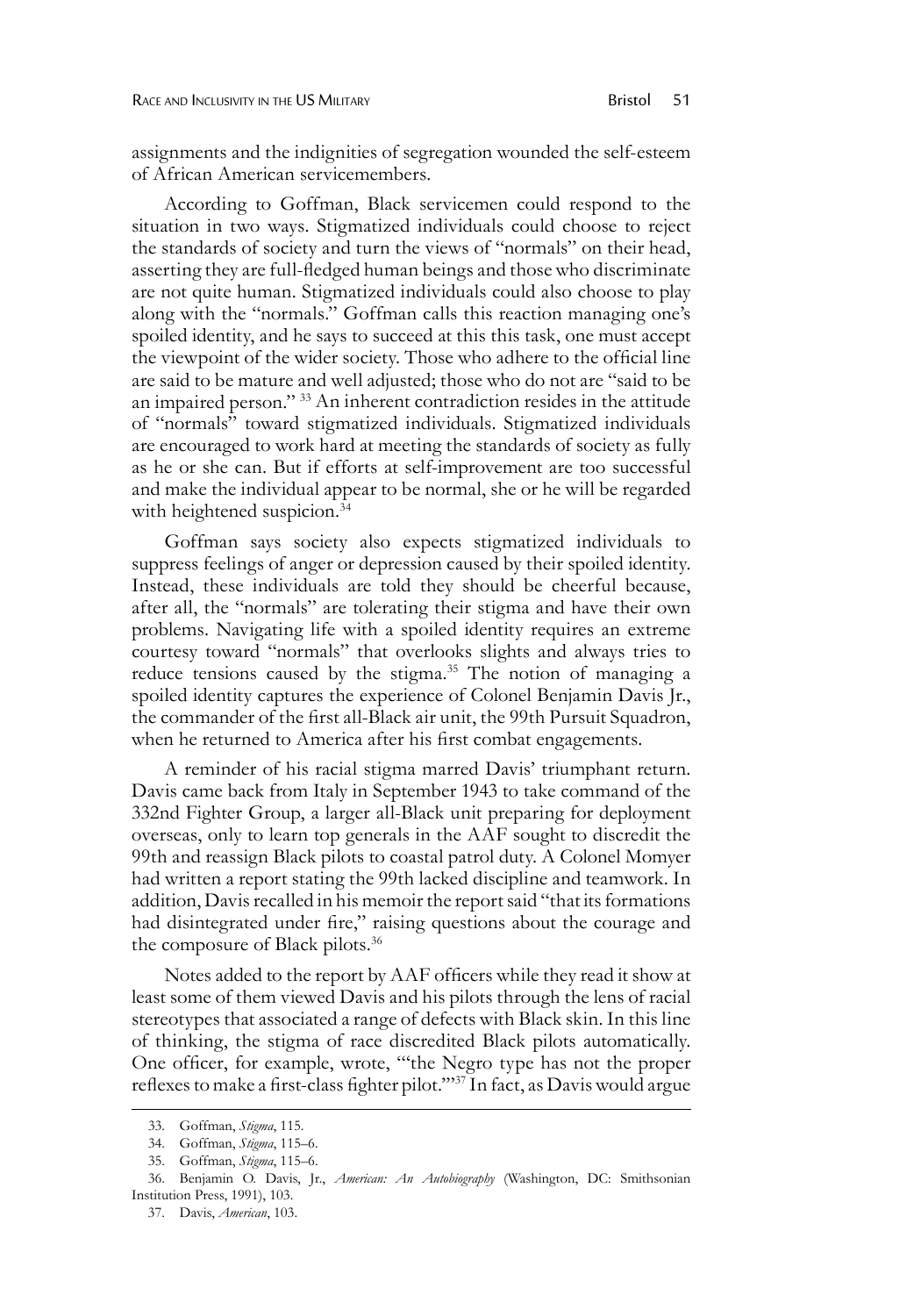before the McCloy Committee that oversaw policies for Black troops, the 99th had performed just as well as White squadrons. A subsequent investigation ordered by Army Chief of Staff General George Marshall confirmed what Davis had said. The debate over the quality of Black pilots ended finally in January 1944 when the 99th, in just two days, shot down 12 enemy fighters over Anzio.<sup>38</sup>

Yet, before Davis could respond to the false charges against the 99th, he had to suppress his anger. He said, "I was furious." He later remembered his presentation to the McCloy Committee "did not come near to expressing the depths of the rage I felt." The root of Davis' anger was his understanding that he and his pilots were being stigmatized for their race. The report, he said, "was only a reflection of the prevailing AAF attitude toward Blacks." He understood it was up to him to help White officers accept the fact that African Americans can make good pilots. The controversy has to be, Davis said: "handled with the utmost discretion. It would have been hopeless for me to stress the hostility and racism of Whites as the motive behind the [report], although that was clearly the case. Instead, I had to adopt a quiet, reasoned approach, presenting the facts about the 99th in a way that would appeal to fairness and win out over ignorance and racism."<sup>39</sup>

The debate over the performance of the 99th Pursuit Squadron illustrated the limits of individual efforts to cope with racial stigma. In his recollections of those events, Davis admitted he was unable to challenge racism directly. Instead, he had no choice other than to rely on the goodwill and political calculations of White officers. He suffered greatly in the process. He had to restrain his anger at the injustice of the charges against his unit and play the role of the respectful subordinate, which must have been humiliating. After the war, he received a general's star, evidence he was adept at managing an identity spoiled by his race. But he also must have been painfully aware some of his fellow officers viewed him with contempt for no other reason than his skin color, a stigma he would never overcome, regardless of how many promotions he earned.

#### **Collective Responses to Stigma in World War II**

Sociologists today argue the only acceptable way to deal with racial stigma is through a collective effort. A 1942 incident in Houston provides an example of Black soldiers choosing to take a stand against racial stigmatization as a group. Three off-duty Black soldiers were having drinks at a bar in one of Houston's Black neighborhoods when a White police officer barged inside. One of the policeman yelled a racial epithet at the soldiers, "'You […] soldiers,'" and began to lecture them on the inadequacies of African Americans. One of the soldiers, a Black sergeant, refused to tolerate being degraded and said, "'I am not a […] soldier, we are American soldiers.'" The policeman shot back, "'You are

<sup>38.</sup> Davis, *American*, 105–7.

<sup>39.</sup> Davis, *American*, 106.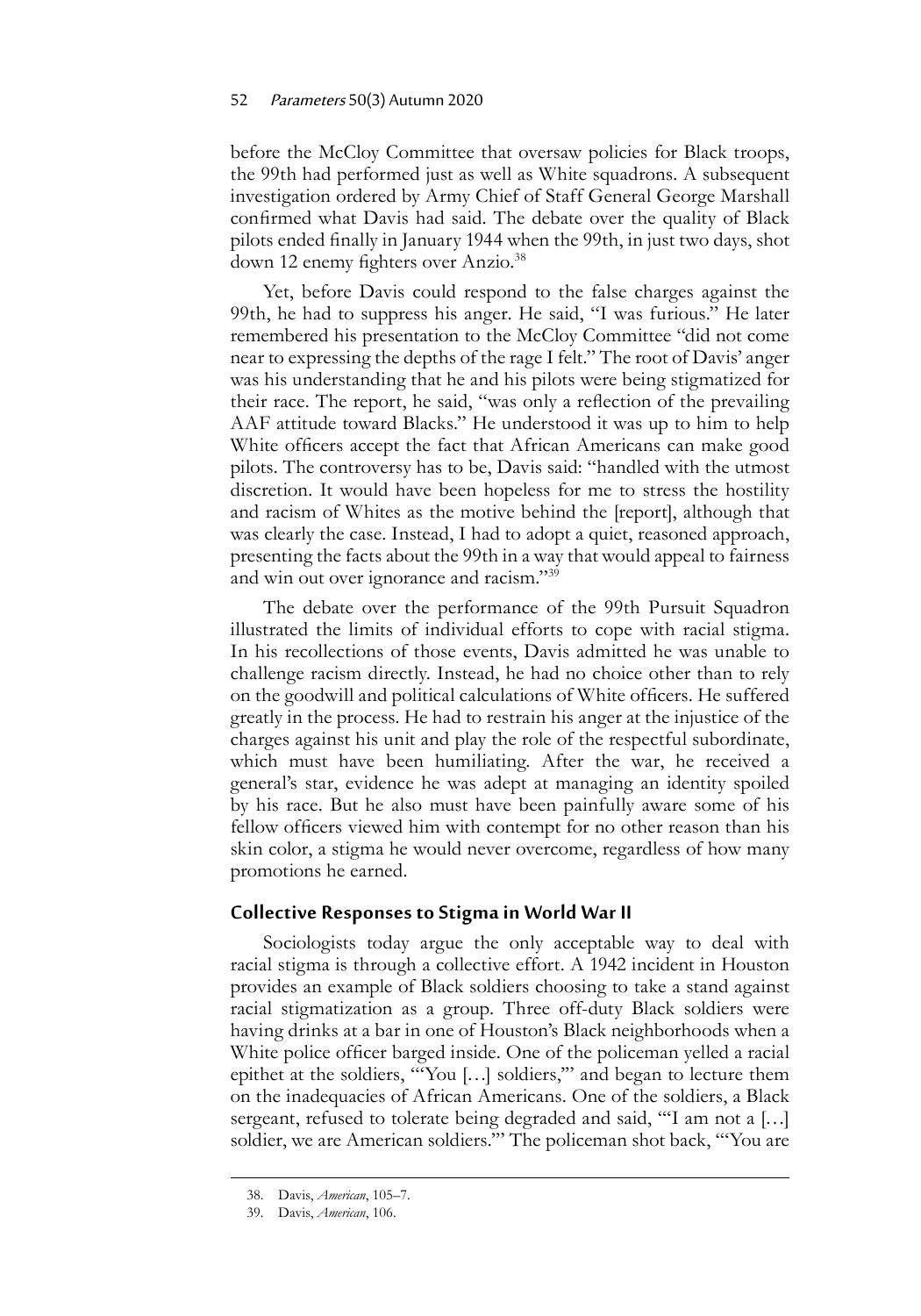a […] soldier if I say so, and if you don't like it I will kill you,'" and then called for help.<sup>40</sup>

Several policemen came to assist, as did a White military police officer. The White military police officer told the Black soldiers, "'they were in the South and were […] and that they would be treated as such as long as they were there.'" A standoff ensued, and the White policemen threatened the Black soldiers with death. Yet, because the three Black soldiers stood their ground, the confrontation ended without violence, even though White military police officers patrolling Houston's Black neighborhoods regularly clubbed Black soldiers with their nightsticks. The three soldiers were arrested instead.<sup>41</sup> Their decision to confront racial stigma together had unnerved the White policemen and effectively took away the officers' "stigma power."

Increasingly, Black soldiers chose to fight racial stigmatization in groups, and their resistance began to pose a major threat to the war effort. In 1943, Black soldiers rioted at Camp Van Dorn, Mississippi; Camp Stewart, Georgia; March Field, California; Camp Breckinridge, Kentucky; Camp San Luis Obispo, California; and Fort Bliss, Texas, to name just a few.<sup>42</sup> Marshall called the racial clashes "an immediately serious problem" and sent a memo in July 1943 threatening to remove commanders who did not "personally and vigorously" address problems with race relations.<sup>43</sup> The modest policy reforms that followed provided the legal basis for Black soldiers to adopt the tactic of nonviolent protest. A detailed analysis of military records found, "the share of racial confrontations caused by organized protest by Black soldiers rose from 3.4 percent in 1942 to 19.4 percent in 1944," while the share caused by fighting declined.44 Black soldiers had not ended segregation, but their collective resistance had imposed limits on racial stigmatization.

#### **Responding to Stigma Today: Living in Two Worlds**

When Brown talked about "living in two worlds, each with their own perspective and views" in his video, he confirmed racial stigma is still a problem.45 His memories of situations where he always shouldered the burden of meeting the standards of White people bring to mind DuBois' words about "measuring one's soul by the tape of a world that looks on in amused contempt and pity." As a child, Brown and his sister were the only African Americans in their elementary school, and he remembered "trying to fit in." In high school, although half the students were African Americans, he said he was still "trying to fit in." In the Air Force, Brown said he "was often the only African American

45. Brown, "What I Am Thinking About."

<sup>40.</sup> Truman K. Gibson Jr., *Knocking Down Barriers: My Fight for Black America* (Evanston, IL: Northwestern University Press, 2005), 96.

<sup>41.</sup> Gibson, 96.

<sup>42.</sup> Gibson, *Knocking Down Barriers*, 121; Lee, *The Employment*, 366–74; and Daniel Kryder, *Divided Arsenal: Race and the American States during World War II* (New York: Cambridge University Press, 2000), 146.

<sup>43.</sup> Kryder, *Divided Arsenal*, 147.

<sup>44.</sup> Kryder, *Divided Arsenal*, 157–8.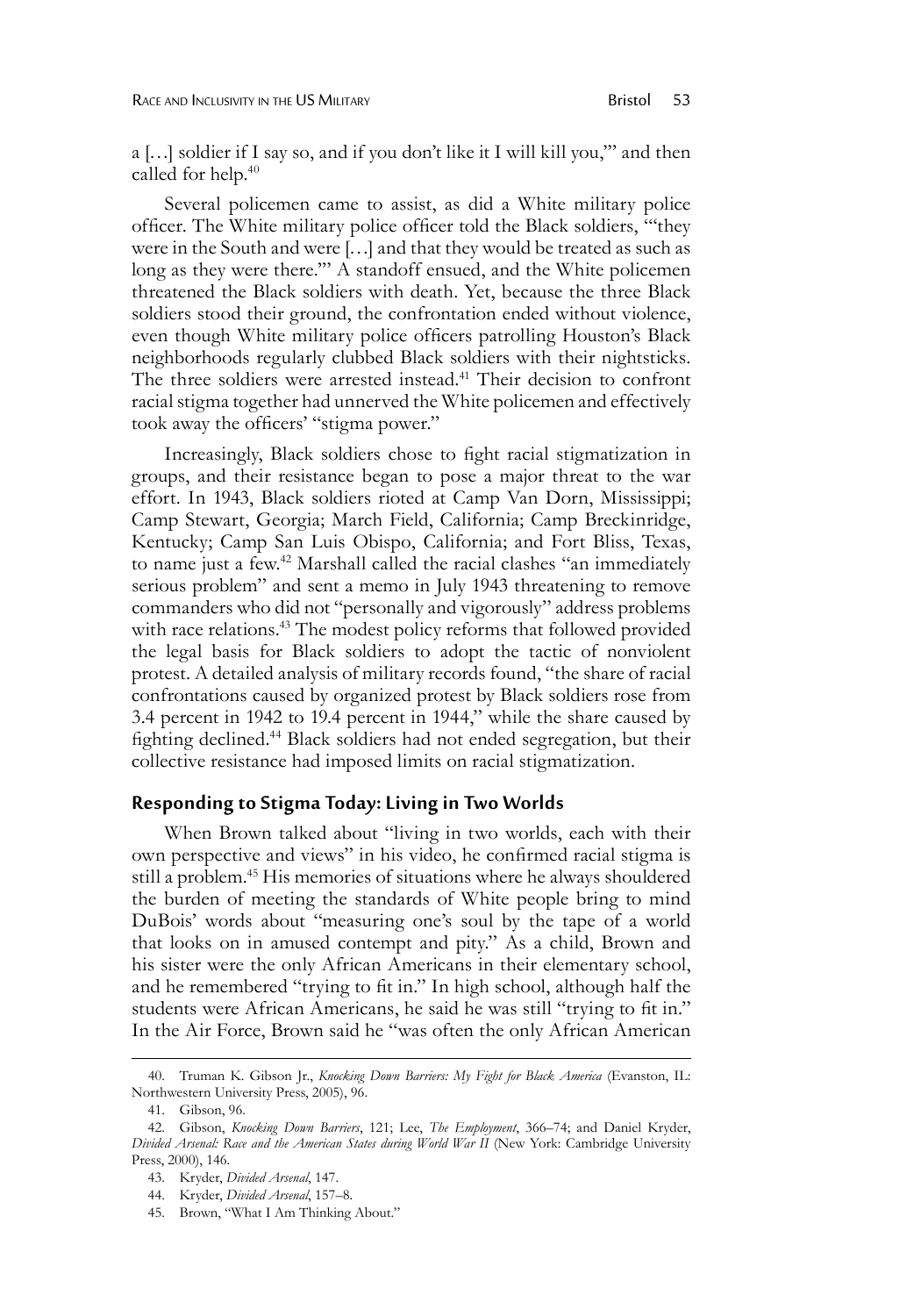in my squadron, or as a senior officer, the only African American in the room." Most of his mentors, people who gave him "sound advice that has led to my success . . . could not relate to my experience as an African American" because these individuals lived in a different world than he did. His sense of disconnection from the White people who surrounded him was intensified when they chose to use their "stigma power."<sup>46</sup>

Brown said those experiences of racial stigmatization were unpleasant. In his understated way, he recalled overhearing "insensitive comments made without awareness by others." One particular incident, however, stood out in his memory—"I was wearing the same flight suit with the same wings on my chest as my peers, and then being questioned by another military member, 'Are you a pilot?"<sup>47</sup> The man obviously did not know him, and given Brown's uniform was identical to those worn by White airmen, the only characteristic that made him different was the color of his skin. By asking a simple question, this servicemember was able to make Brown feel excluded from his own squadron. The interaction follows the logic of racial stigma by equating difference with inferiority.

In general, Brown thought White airmen, who "don't have to navigate between two worlds," had a mixed commitment to addressing racial discrimination. Some, he said, are empathetic, while others do not see racism as a problem "since it didn't happen to them."<sup>48</sup> The results of a 2019 survey of 1,630 active duty *Military Times* subscribers showed Brown is not the only servicemember who observes racism within the ranks. More than one-third of all active duty troops and more than half of minority servicemembers said they had personally witnessed examples of White nationalism or racist ideology in the military. The situation appears to be getting worse, with the number of active duty servicemembers who said they personally witnessed racism increasing by 14 percent from the 2018 *Military Times* survey.<sup>49</sup>

Brown also discussed how he has coped with racial stigma throughout his Air Force career, and his strategy fits Goffman's description of an individual managing a spoiled identity. He clearly sought to be perceived as mature and well adjusted, so he worked hard to meet the expectations of White supervisors, even when he thought they were prejudiced. He talked about "the pressure I felt to perform error-free, especially for supervisors I perceived had expected less for me as an African American." Brown said he responded "by working twice as hard to prove their expectations and perceptions of African Americans were invalid."50

<sup>46.</sup> Brown, "What I Am Thinking About."

<sup>47.</sup> Brown, "What I Am Thinking About."

<sup>48.</sup> Brown, "What I Am Thinking About."

<sup>49.</sup> Leo Shane III, "Signs of White Supremacy, Extremism up Again in Poll of Active-Duty Troops," *Military Times*, February 6, 2020, [https://www.militarytimes.com/news/pentagon](https://www.militarytimes.com/news/pentagon-congress/2020/02/06/signs-of-white-supremacy-extremism-up-again-in-poll-of-active-duty-troops/) [-congress/2020/02/06/signs-of-white-supremacy-extremism-up-again-in-poll-of-active-duty](https://www.militarytimes.com/news/pentagon-congress/2020/02/06/signs-of-white-supremacy-extremism-up-again-in-poll-of-active-duty-troops/) [-troops/.](https://www.militarytimes.com/news/pentagon-congress/2020/02/06/signs-of-white-supremacy-extremism-up-again-in-poll-of-active-duty-troops/)

<sup>50.</sup> Brown, "What I Am Thinking About."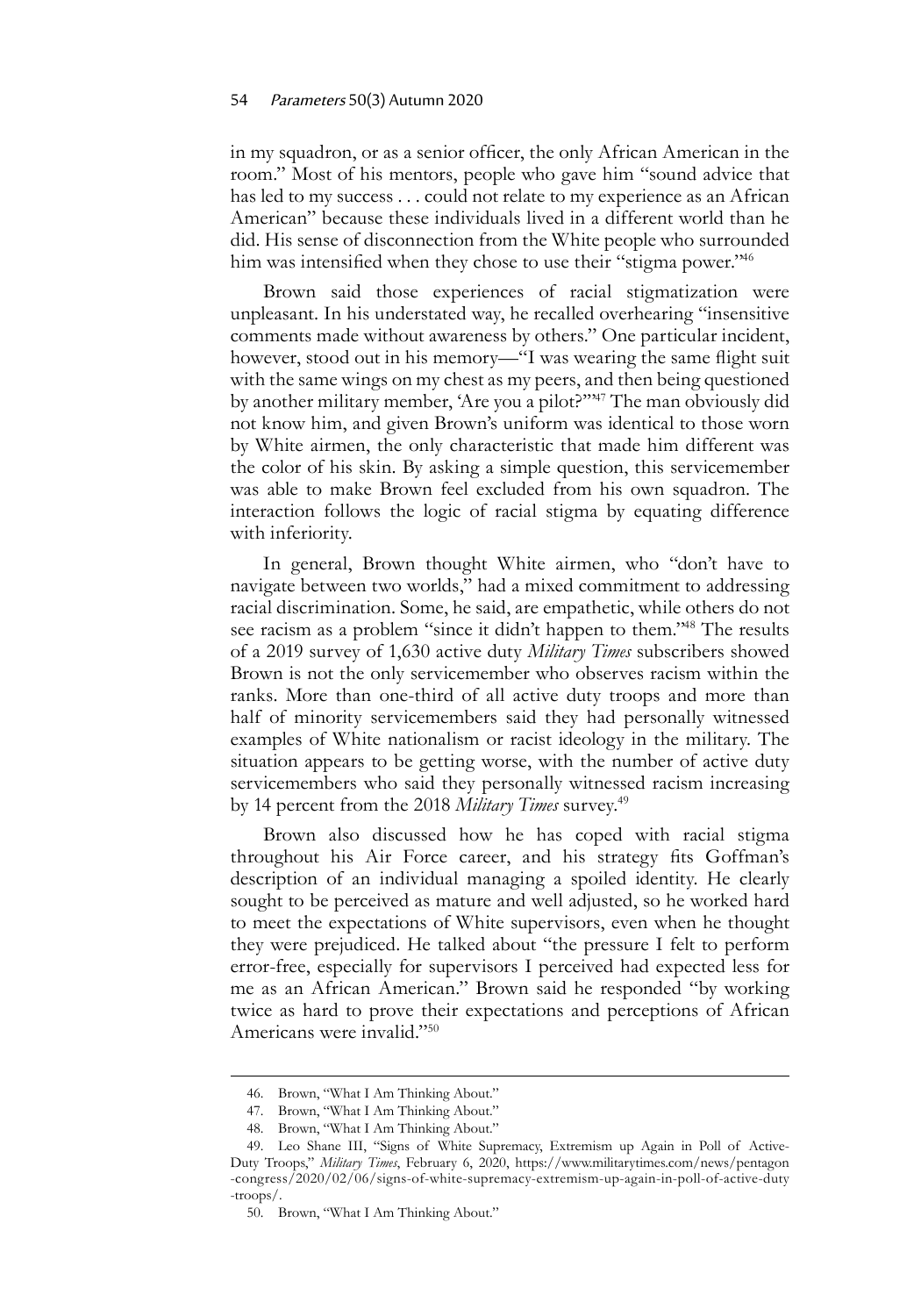#### **Conclusion**

Brown discussed separate Black and White worlds in order to raise awareness that race continues to stigmatize African Americans. In turn, the persistence of racial stigma raises questions for scholars about continuities with the past. On the face of it, major changes such as the end of segregation and affirmative action programs have made today's armed forces into a completely different institution than it was during World War II. Yet the awareness of having an identity spoiled by the stigma of race is a direct parallel between the experience of Brown and his World War II predecessor Davis.

Both men cracked the glass ceiling in the armed forces, attaining general officer rank, by navigating between two worlds and trying to fit in. They succeeded by working harder than their peers and not showing the anger they felt when White superiors questioned their competence. The consequences of racial stigma for Davis, who faced the possibility Black pilots would be removed from combat, were admittedly more serious than for Brown, who faced the possibility of being passed over for promotion. Nevertheless, the feeling of living in two worlds—an existential dilemma forcing African Americans to redefine constantly who they are depending on the situation—remains strong in the twentyfirst century. Incidents from the experiences of Davis and Brown in the military illustrate both the hardships caused by racial stigmatization and the limits of trying to cope with them as individuals.

The collective resistance of Black soldiers during World War II to racial stigmatization, however, appears to have been more effective. Black soldiers increasingly responded as a band of brothers, heedless of the consequences, to oppose "stigma power." In Houston, the determination of three Black soldiers to stand their ground in the face of threats to their lives resulted in arrests—the way White soldiers would have been treated—rather than beatings. And by 1943, the scale of protests by Black soldiers grew to the point that Marshall could no longer ignore the everyday humiliation these soldiers experienced living under White supremacy. Although reforms following Marshall's order were modest in scope, the very existence of these reforms put White servicemembers on notice there were limits to their "stigma power."

By making his video, Brown appears to have adopted a new strategy for coping with racial stigmatization. His public response to the killing of George Floyd breaks with the tradition of active duty US military officers not commenting on political issues, but to be fair to the general, his remarks strike one as more sociological than political. His decision to speak publicly about his experience of racial stigma make it seem that, like Stokely Carmichael, what he witnessed on television gave him a new frame of reference for understanding how racial discrimination operates. According to recent polls, the protests surrounding George Floyd's death and the #BlackLivesMatter movement were larger than the civil rights protests of the 1960s. Somewhere between 15 to 26 million Americans, in the middle of the worst public health crisis in 100